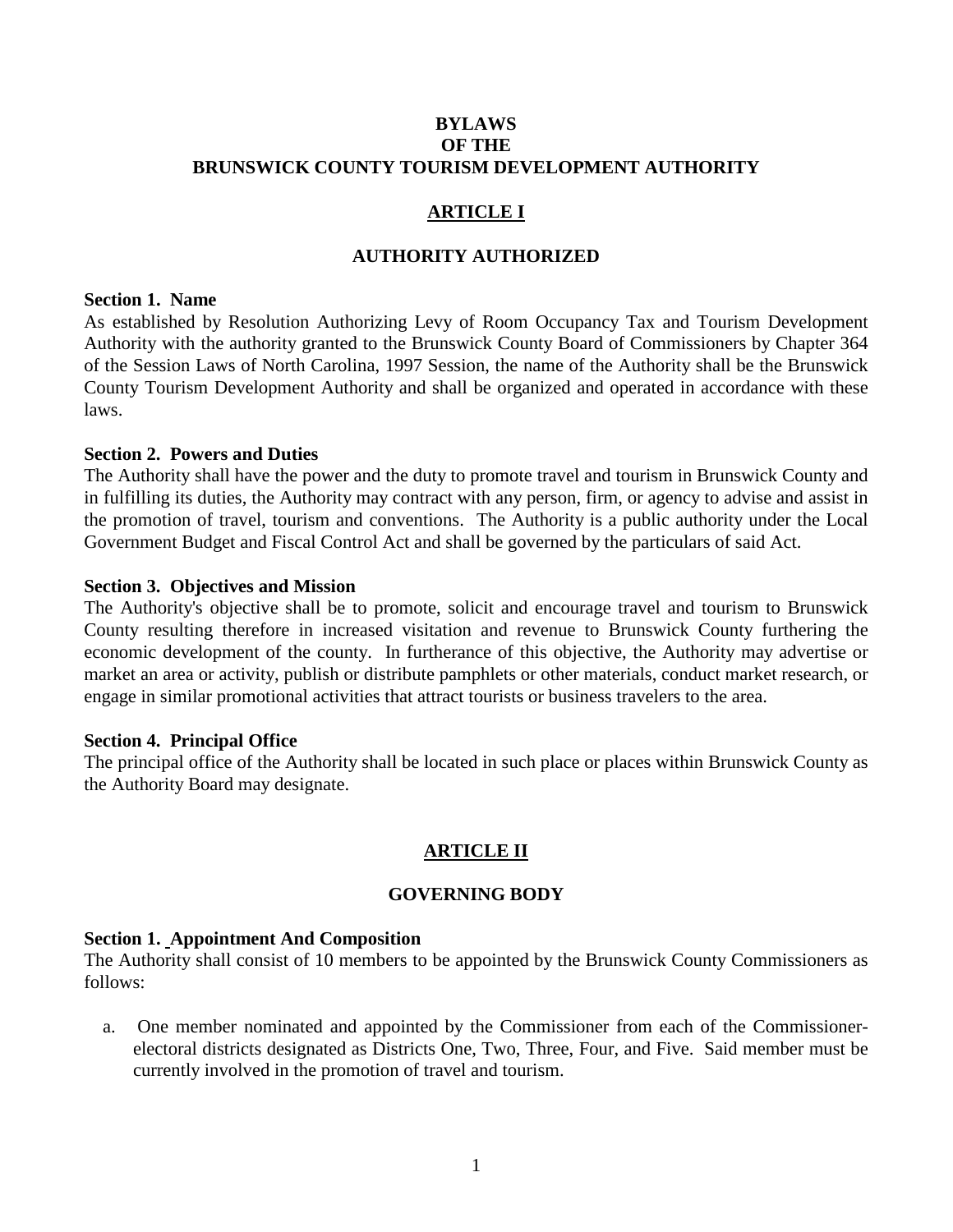b. Five members nominated jointly by the Brunswick County Chamber of Commerce, Southport-Oak Island Area County Chamber of Commerce, and North Brunswick Chamber of Commerce and appointed by the Commissioners. Nominees shall meet the criteria as established by the Authority and adopted by the Board of Commissioners.

#### **Section 2. Terms of Office**

The terms of office for members shall be three years, except that of the initial ten appointments to the Authority, five shall be for three years and five shall be for two years. Vacancies occurring for reasons other than expiration of terms shall be filled as they occur for the remainder of the unexpired term.

# **Section 3. Attendance, Termination and Transfer of Membership**

Membership on the Authority Board is not transferable or assignable.

Faithful attendance at meetings is a prerequisite for maintenance of membership on the Authority. Being absent from three consecutive meetings or absence from four meetings in a year, without reasonable cause as determined by the Personnel Committee, shall result in automatic and immediate loss of office. The Personnel Committee may require explanations for absences to be provided in writing. For the purpose of attendance, the year shall begin October 1 and end September 30.

Leave of absence for cause can be granted by the Board of Commissioners, for a period not to exceed three months. Only one leave of absence may be granted at any given time.

The Authority, by affirmative vote of two-thirds (2/3) of all its members, may recommend to the Commissioners the removal of any appointed member of the Authority for cause.

#### **Section 4. Compensation and Resignation**

Members shall serve without compensation but may be reimbursed for reasonable travel expenses incident to the business of the Authority if approved by the Authority and not in violation any other restrictions herein.

Any member who voluntarily resigns shall submit a letter of resignation to the Chairman of the Authority.

# **ARTICLE III**

#### **MEETINGS**

# **Section 1. Regular and Special Meetings**

The Authority shall meet regularly once a month at the place and time as determined by the members. The Authority shall approve a schedule of regular meetings, which shall be adopted at the beginning of each calendar year. Special meetings of the Authority may be called by the Chairman, or in the absence of the Chairman by the Vice-Chairman, or by written notice of three (3) members of the Authority Board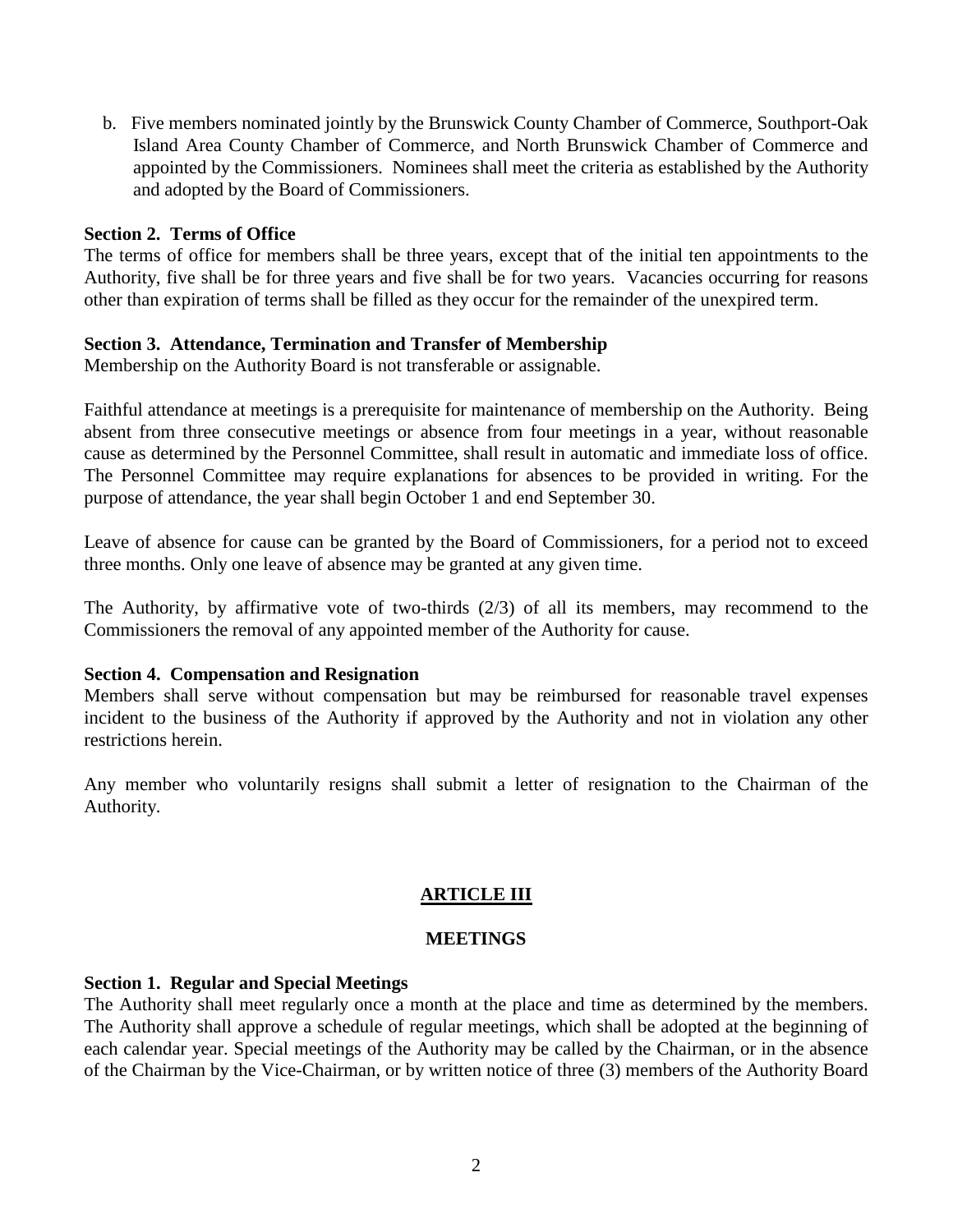at such time and place as may be designated by the Chairman, Vice-Chairman, or the three calling members.

# **Section 2. Open Meetings**

All meetings of the Authority, including authorized executive sessions, shall be conducted in accordance with the provisions of the North Carolina Open Meetings Law.

# **Section 3. Quorum**

Six members shall constitute a quorum for any meeting of the Authority, and no action shall be taken by the Authority unless a quorum is present. If a quorum is not present, a majority of the members present may adjourn the meeting from time to time without further notice, except as otherwise provided by law or by these bylaws. In case of a vacancy or leave of absence of member, the Authority shall be deem to have as its full membership nine, rather than ten members, and a quorum shall consist of five members.

# **Section 4. Voting and Rules of Procedure**

All actions shall be determined by majority vote of the members of the Authority present at any meeting at which there is a quorum. No member shall be excused from voting except upon matters involving the consideration of his own financial interest or official conduct. Ownership of a tourism-related business shall not constitute a sufficient reason to be excused if an equal degree of general financial interest applies to other members. In all other cases, a failure to vote by a member who is physically present, or who has withdrawn without being excused by a majority vote of the remaining members present, shall be recorded as an affirmative vote. The Authority may adopt its own rules of procedure, or in the absence thereof, "Robert's Rules of Order" shall apply.

# **Section 5. Proxy Voting**

Voting by proxy shall not be authorized.

# **Section 6. Minutes**

Minutes of all regular and special meetings of the Authority shall be kept in a journal designated for that purpose and copies of the minutes shall be furnished to each member prior to the next regular meeting. The minutes shall be available for public inspection at the Authority office during regular office hours.

# **ARTICLE IV**

# **OFFICERS**

# **Section 1. Officers**

The officers of the Authority shall be a Chairman, Vice-Chairman, Secretary and Finance Officer.

# **Section 3. Chairman**

The Chairman shall be designated by the Commissioners for a one-year term. The Chairman shall call and preside at all regular and special meetings of the Authority. The Chairman shall appoint the chair and members of all committees, and he shall submit such information and recommendations to the Board as he may consider appropriate. In addition, he/she shall perform all other duties as may come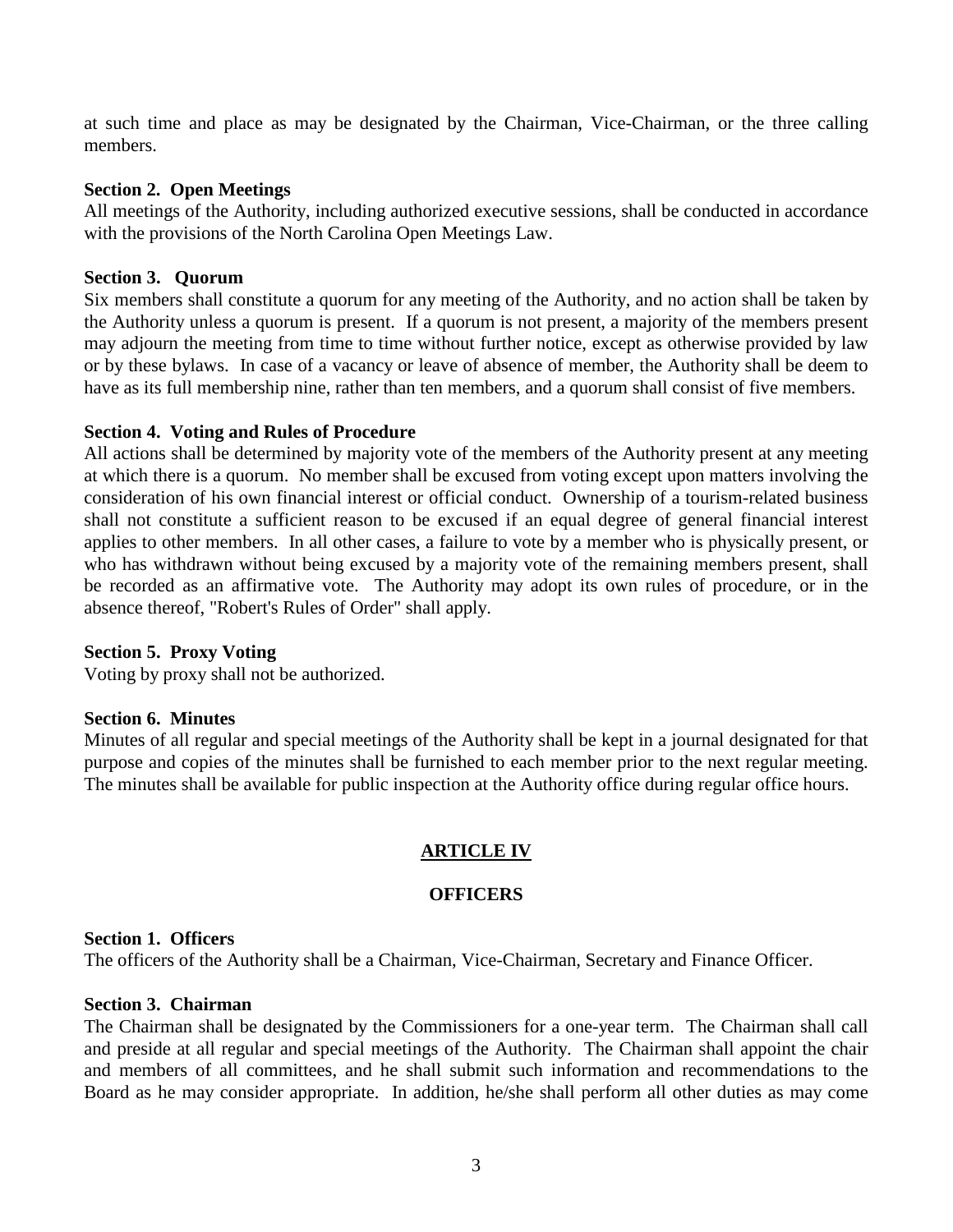within the jurisdiction of his office. The Chairman in conjunction with the Executive Director shall serve as the primary spokesperson for the Authority.

# **Section 4. Vice-Chairman**

The Vice-Chairman, unless otherwise determined by the Authority Board, shall in the absence or disability of the Chairman, perform the duties and exercise the powers of that office. In addition, he/she shall perform such other duties and have such other powers as the Chairman or Authority Board shall prescribe.

#### **Section 5. Secretary**

The Authority Executive Director or his/her designee shall be the Recording Secretary and shall keep accurate records of the acts and proceedings of all regular and special meetings of the Authority. The Secretary shall serve as a non-voting officer.

#### **Section 6. Finance Officer**

The Director of Fiscal Operations of Brunswick County, otherwise designated as the Finance Officer for Brunswick County, shall serve as the Finance Officer of the Authority. The Executive Director shall serve as the Deputy Finance Officer.

# **ARTICLE V**

# **COMMITTEES**

# **Section 3. Standing Committees**

The Authority Chairman shall appoint the following standing committees and other committees as deemed necessary to conduct the work of the Authority:

- (a) Marketing Committee The Marketing Committee shall prepare and submit to the Authority Board for its approval an annual marketing program to advertise and promote tourism for Brunswick County, in keeping with the objectives, mission, and authority as set out elsewhere in these bylaws. The Authority may contact, interview and receive proposals or proposed contracts from any person, firm or agency that will advise and assist in the preparation and execution of projects to promote travel, tourism and conventions.
- (b) Personnel Committee The Personnel Committee shall make recommendations to the Authority on personnel policies as necessary. The Personnel Committee shall be responsible for the annual performance and financial review of the Executive Director which shall be communicated to the Executive Director verbally and in writing.
- (c) Fulfillment Committee The Fulfillment Committee shall make recommendations to the Authority on the procedures for fulfillment including contracts with outside organizations for the purpose of fulfillment as necessary.
- (d) Agency Review The Agency Review Committee shall coordinate the Authority's review of marketing and advertising agencies as necessary and shall make recommendations to the Authority based on the reviews.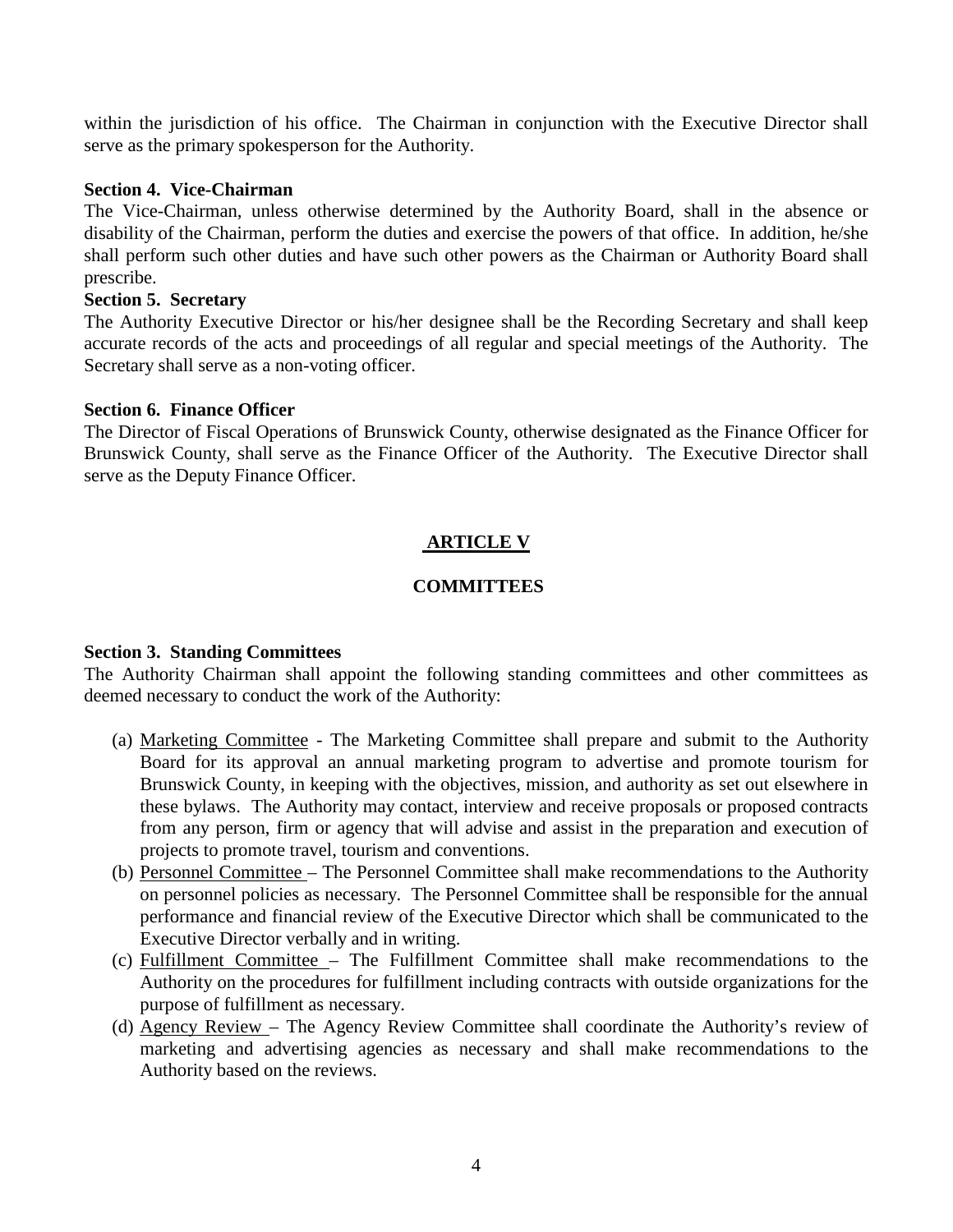#### **Section 5. Special Committees**

Special Committees may be established by the Chairman or Authority Board from time to time and be assigned such duties and responsibilities as may be delegated to them. The chair of all Special Committees shall be appointed by the Chairman and shall be a member of the Authority. If authorized by the Authority, the membership of such Special Committees may include persons who are not members of the Authority Board. The Special Committees will be established for specific objectives and shall be disbanded when these objectives are met.

#### **Section 6. Committee Authority**

Standing and Special Committees shall have the duty to make recommendations as they deem appropriate to the Authority Board, but they shall not undertake any activity or encumber or spend any funds without the approval of the Authority Board.

#### **ARTICLE VI**

#### **PERSONNEL**

#### **Section 1. Executive Director**

The Executive Director shall be the principal paid executive of the Authority. He or she shall be employed by the Authority on such terms and compensation as the Authority may determine. He or she shall have responsibility for the operation of the Authority in the pursuit of its purposes, the employment and supervision of staff of the Authority, the general management of the affairs of the Authority, and shall perform duties as the Board may, from time to time, assign. The Executive Director shall have the authority to make purchases and otherwise commit the Authority in its normal operations, within the budget adopted and may sign contracts and other instruments of the Authority as authorized. The Executive Director shall keep the accounts of the Authority and render a statement thereof on the request of the Board, Chairman, or Finance Officer of Brunswick County.

#### **Section 2. Additional Staff**

The Authority may authorize the Executive Director to employ additional personnel as may be required to conduct the activities of the Authority. The Authority may retain and employ accountants, legal counsel, and private consultants for professional and technical assistance and advice.

# **ARTICLE VII**

#### **FISCAL AFFAIRS**

#### **Section 1. Annual Budget**

The Authority shall submit a proposed annual budget to the Brunswick County Finance Officer on a schedule as prescribed by the Finance Officer. The Authority's fiscal year, shall begin on July 1 and end on the following June 30.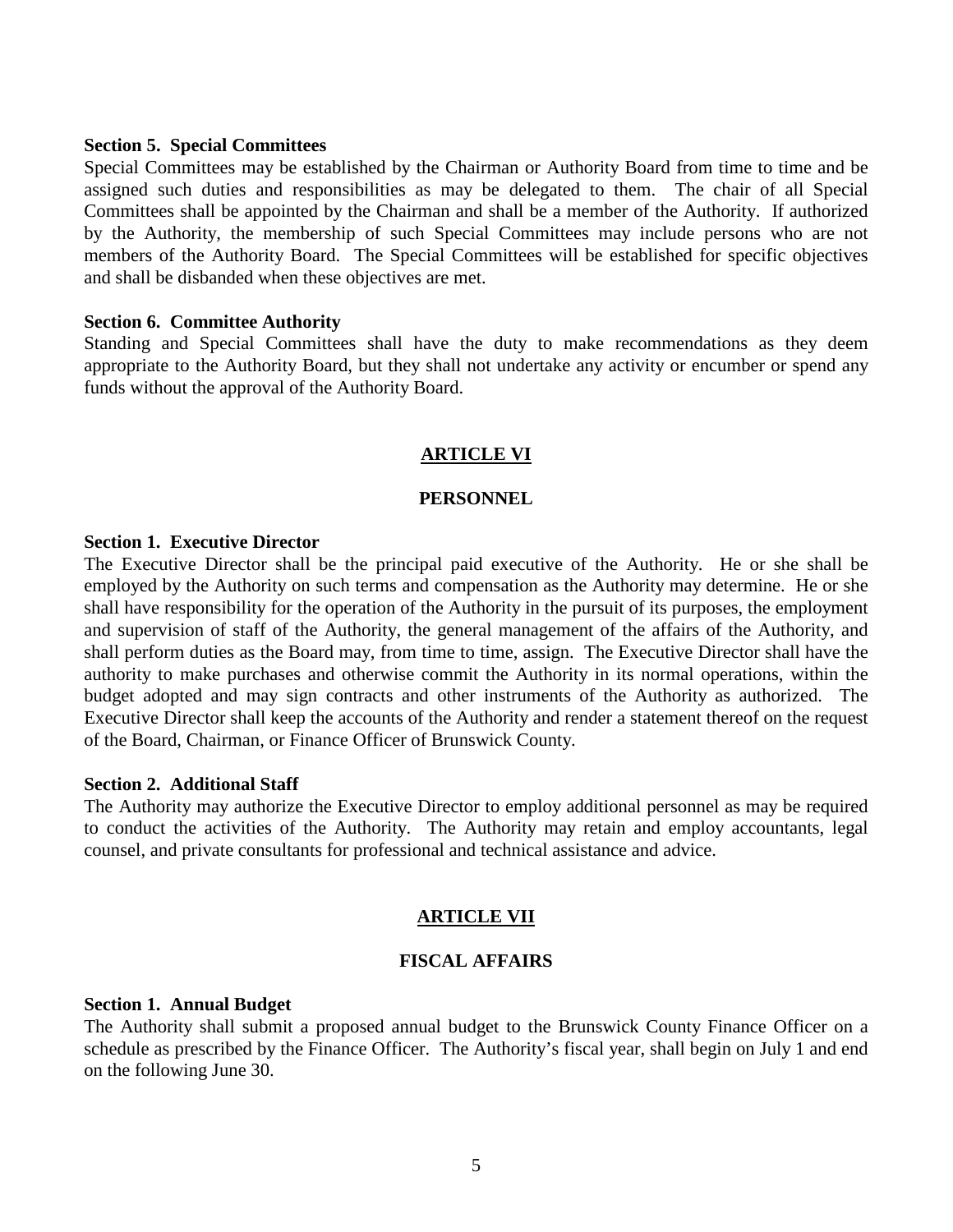#### **Section 2. Reports**

The Authority shall report at least quarterly and at the close of each fiscal year to the Brunswick Commissioners on its receipts and expenditures for the preceding quarter and for the year, respectively, in such detail as the Brunswick Commissioners may require.

#### **Section 3. Audits**

The Authority shall cause an independent audit to be made of all revenues and expenditures, following the close of the fiscal year.

# **Section 5. Contracts and Instruments**

Unless expressly provided otherwise by resolution of the Authority or these bylaws, contracts and other instruments shall be executed by the Chairman or Executive Director.

#### **Section 6. Checks, Drafts and Orders**

All checks, drafts or other orders for the payment of money issued in the name of the Authority shall be signed by any two of the following: Executive Director, Chairman, Vice-Chairman or other officer designated by the Authority Board.

#### **Section 7. Deposits**

All funds of the Authority shall be deposited to the credit of the Authority in such banks, trust companies or other depositories located within the state as the Authority may from time to time select.

#### **Section 8. Bonding**

The Authority shall obtain a bond or bonds on the Executive Director, Chairman or any other officers or employees, of such nature and in such amounts as shall in the opinion of the Authority protect it from loss.

#### **Section 9. Indemnity**

The Authority shall obtain Directors and Officers Liability Insurance for the members of the Authority Board, Executive Director, and any other officer or employee the Authority deems appropriate.

# **Section 10. Gifts**

The Authority may accept any contribution, gift, bequest or device for any purpose consistent with the objectives and mission of the Authority.

# **Section 10. Use of Funds**

The Authority shall focus on marketing and promoting Brunswick County as a year-round travel and tourism destination and shall not act as a funding source to other organizations or events in Brunswick County.

#### **Section 11. Statutory Compliance**

All fiscal affairs of the Authority shall be controlled and administered in accordance with the Local Government Finance Act, Chapter 159 of the General Statutes of North Carolina.